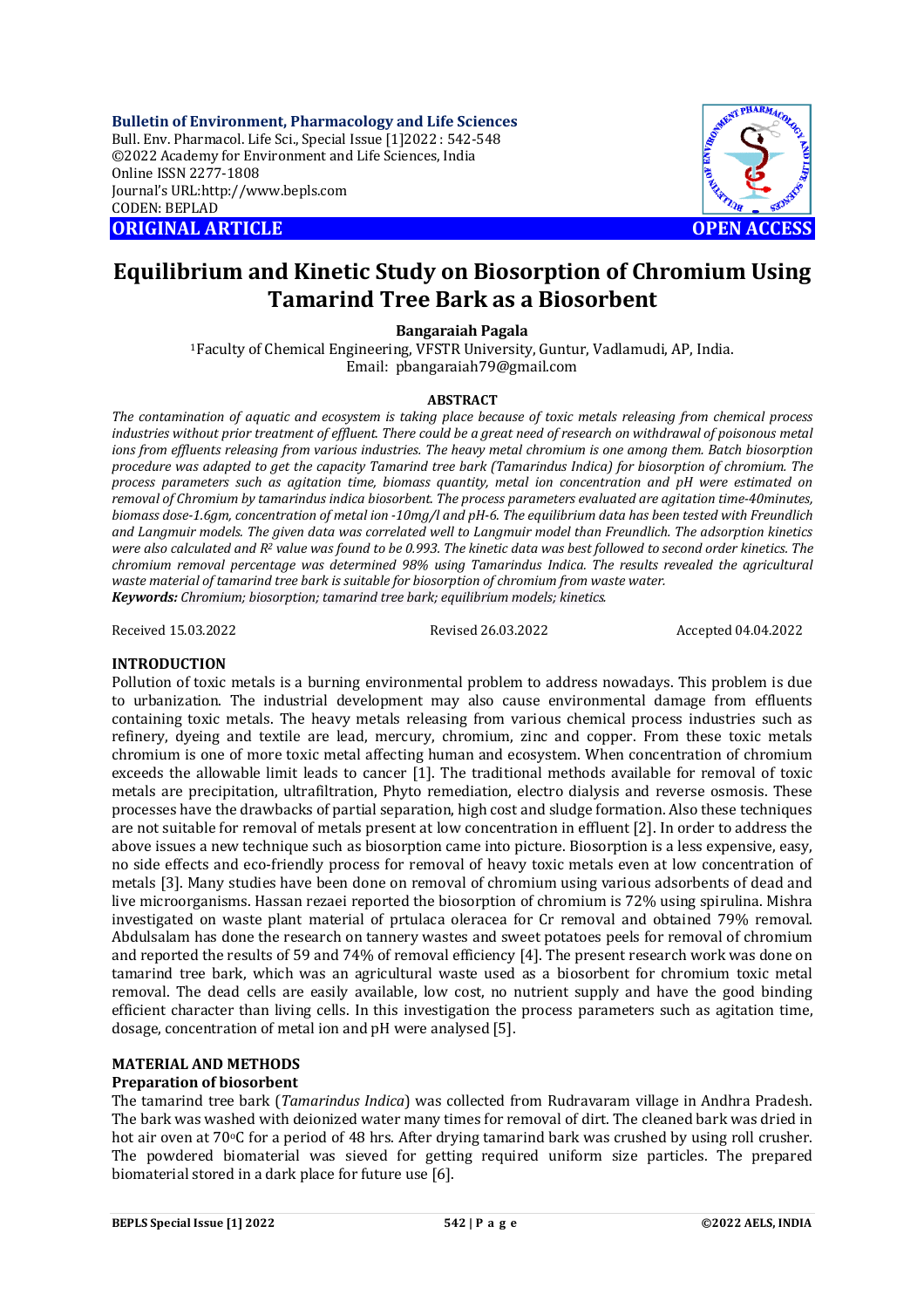## **Stock solution**

1.214 gm of potassium dichromate was dissolved in a 500ml distilled water for preparation of chromium stock solution in a conical flask. This stock solution was diluted for preparation of various concentration of required quantity as per the experiment. The solution pH was adjusted with HCl or NaoH. The chemicals which were used in this work are analytical grade and Merck company.

## **Experimental procedure**

The one parameter biosorption model has been followed for evaluation of process parameters such as agitation time, biosorbent dose, concentration of metal ion and solution pH. The stock solution of 50ml was taken in a beaker. Biosorbent of 1 gm is added to this solution. Then the sample was kept in shaker for a period of 50 minutes at room temperature for effective agitation by maintaining 150rpm. After agitation time sample was withdrawn from the shaker and filtered by using filter paper. The filtrate was analysed with spectrophotometer to find the concentration of metal ion biosorbed by the biosorbent. The percentage removal of chromium was calculated with the following equation [7].

Percentage removal of chromium =  $C_0$ – Ci /  $C_0$  x 100

Here,  $C_0$ , final concentration of sample,  $C_i$  initial concentration of the sample. The same procedure has been followed to find the optimum process conditions such as biomass dosage (0.1 -1.5gm), metal ion concentration (10-100 mg/l) and pH (1-11) on adsorption onto the tamarind tree bark [8].

## **Sorption isotherms and kinetic study**

The absorption potential of tamarind tree bark was evaluated by adsorption isotherms. The surface properties were known by calculating constants. In this work Freundlich and Langmuir isotherms were analysed to find the equilibrium relationship between sorbate and sorbent. Freundlich model is based on heterogeneous adsorption onto the biosorbent [9]. Langmuir model was based on homogeneous adsorption onto the surface of the biosorbent with same energy distribution. The degree of sorption was analysed by kinetic study. The Pseudo first order and second order kinetics were tested to evaluate the rate of biosorption.For this 50ml of sample having 10mg/l concentration was taken in a flask and to this 1gm of biosorbent having size of 82.5 micron was added. Then sample was stirred for a period of optimum time. After this final concentration of chromium was analysed by using spectrophotometer [10].

## **Thermodynamic study**

The thermodynamic parameters were estimated to know the nature of the biosorption. In biosorption changes may occur and can be explained by the three thermodynamic parameters such as enthalpy change (*∆H),* entropy change (∆S) and Gibbs free energy (∆G). These parameters could be evaluated by carrying out the adsorption experiments at different temperatures[10].

The thermodynamic parameters such as ΔG (kJ/mol), ΔH (kJ/mol) and ΔS (J/mol.K) were calculated using below equations:

ΔG= -*RT* ln*Ke* ln*Ke=* ΔS/ *R*- ΔH/ *RT* ΔG = ΔH-*T* ΔS

#### **RESULT Agitation time**

The sample was taken in a beaker and agitated at a speed of 150 rpm to find the optimum time by keeping dosage, concentration and pH parameters at constant. The chromium percentage removal was analysed by taking agitation time range from 1 to 60 minutes. It was observed from figure that chromium removal rate was increased continuously from 72.6% to 98% till time reaches to 40 minutes[11]. After 40minutes, chromium removal percentage was no change even increase in time and gone to the saturation at 60 minutes. The results were shown in Figure.1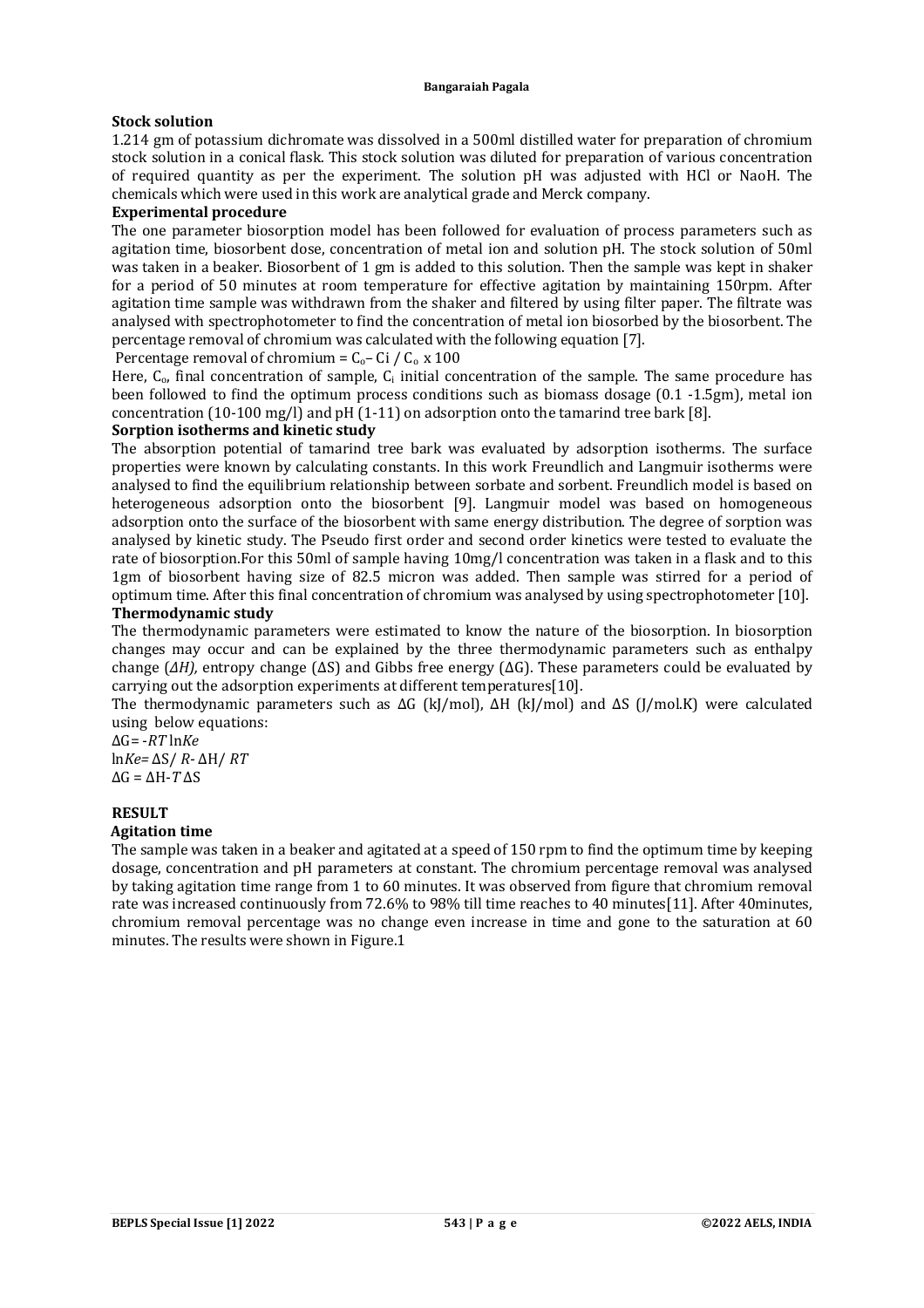**Bangaraiah Pagala**



Figure .1 Removal of chromium with agitation time

## **Initial chromium metal ion concentration**

The sample was taken in a beaker to estimate the effect of initial metal ion concentration on biosorption. The increase in concentration decrease in percentage removal was observed.It was noticed from figure.2 that as chromium metal ion concentration increases from 10-60mg/l, the percentage removal of chromium was declined from 97.8 to 65.1%[12]. The maximum removal occurred at 10mg/l.



### **Dosage**

The sample was taken in a beaker by keeping agitation time, concentration and pH at constant level to analyse the effect of biosorbent dose on removal of chromium. The dosage ranges of 0.2-2.0gm was considered. The changes in percentage removal of chromium with increasing biosorbent dosage was shown in figure.3. It was stated that chromium removal percentage was increased from 66.8% to 98.1 % with increased tamarind tree bark biosorbent from 0.2 gm dose to 1.6 gm[13].



Figure .3 Removal of chromium with biomass dosage

# **pH**

The solution pH was significantly influenced the Chromium removal rate due to hydrogen ions. It effects on functional groups present on to the surface of sorbent and solution chemistry. From figure.4, it was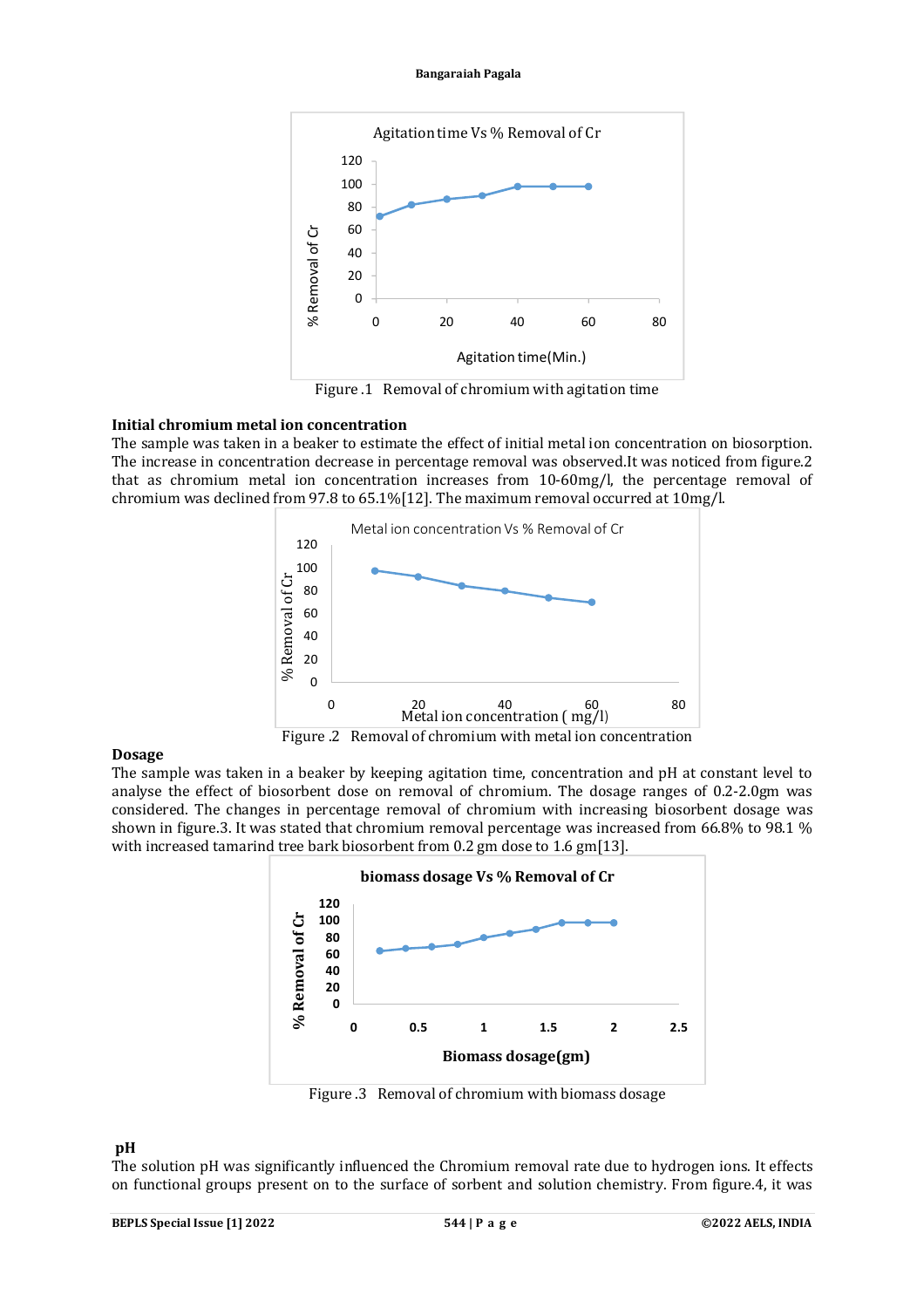#### **Bangaraiah Pagala**

observed that initial pH values of 1-4, the chromium percentage was low due to protons have to compete with binding sites present on sorbent surface. As pH increases from 5-6, the chromium removal percentage was increased and gone to 98 % at a pH of 6[14].



## **Adsorption isotherms**

Adsorption isotherms explain the distribution of chromium metal ions between sorbate and sorbent. The degree of sorption also well explained by Freundlich and Langmuir isotherm models.

Freundlich isotherm is  $q_e$ =  $k_f$ <sup>\*</sup> C<sub>e</sub><sup>n</sup>

Metal uptake at equilibrium-  $q_e$ ,  $C_e$  – concentration after adsorption, figure.5, n,k-Freundlich constants n=0.6611, R<sup>2</sup>-Correlation coefficient. R<sup>2</sup>=0.957, it was concluded that Freundlich model does not suitable for the given experimental data.The same can be obsereved with other study such removal of chromium using red alga [15].

Langmuir model was expressed by the formula:  $C_e / q_e = C_e / Q_m + 1 / (b^* Q_m)$ 

Qm-Maximum metal uptake.From figure.6,  $R^2 = 0.983$  and  $1/n < 1$ . Langmuir model was well corellated to given data. So,the equilibrium data best followed to langmuir model [16].



Figure .6 Langmuir model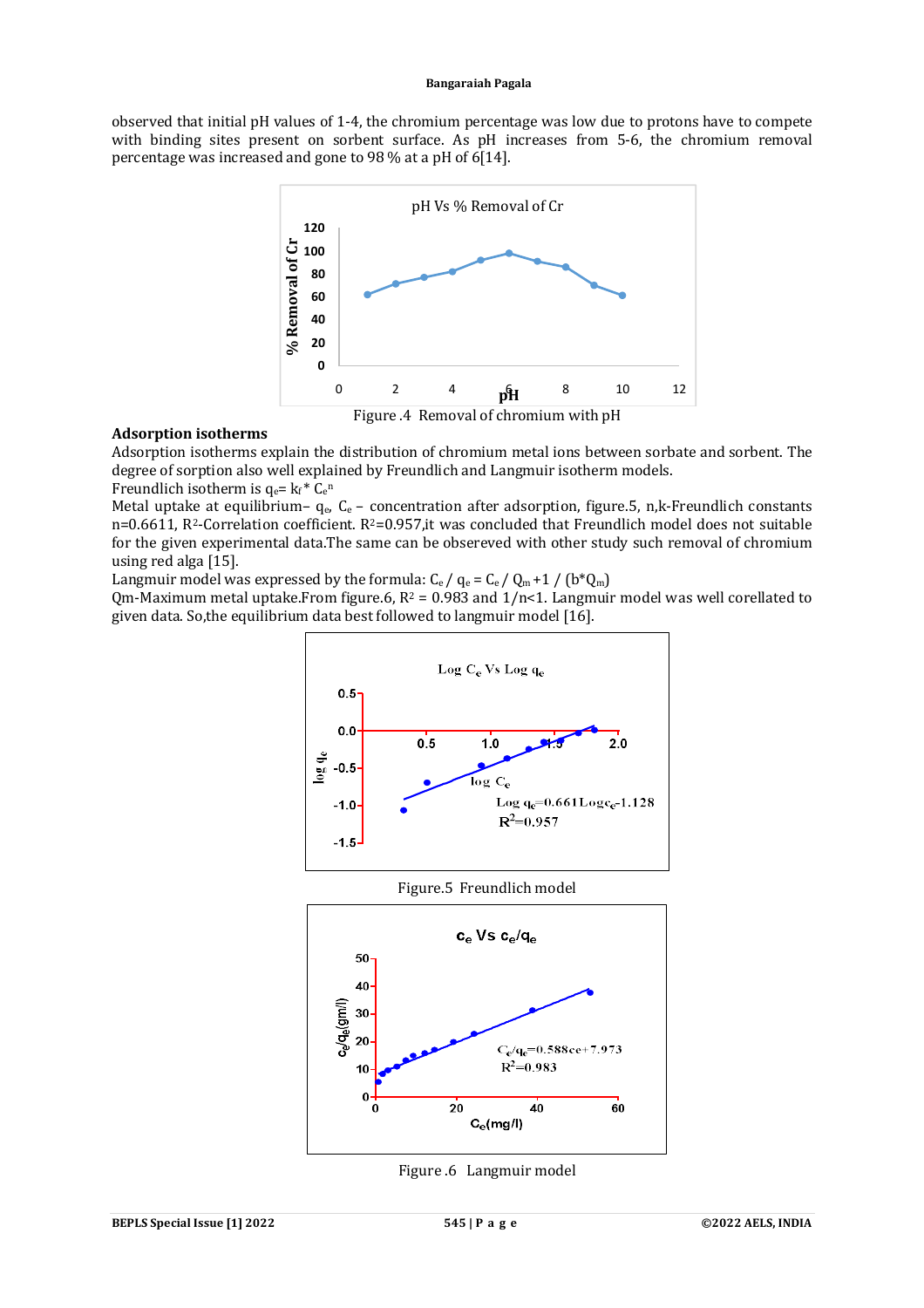#### **Bangaraiah Pagala**

## **Kinetics**

The kinetics were most important to evaluate the biosorbent performance and know uptake rate**.** Inorder to interprete the kinetic data, two rate expressions such as first order and second order kinetic expressions are analysed [17].

The rate equation for first order was gives as follows

 $Log(q_e-q_t) = Log q_e - (k_f / 2.303)$  x t

Here qe = Chromium sorbed at equilibrium;  $q_t$ = Chromium sorbed at any time t;  $k_f$  (min<sup>-1</sup>) = rate constant. A plot of  $Log(q_e-q_t)$  vs t gives  $k_f$  and  $LogQ_e$  slope and intercept respectively. The kinetic parameters for biosorption of chromium evaluated are  $k_f$ -0.0457, ge-0.638 and  $R^2$ -0.974 shown in figure.7. The rate equation for second order was given by

$$
(t/q_t) = (1/k_s q_t^2) + (1/q_e) t
$$

Here  $q_t$ - the quantity of Chromium biosorbed at any time t,  $k_s$ - rate constant. The constants calculated are  $k_s$ -0.752, $q_e$ -0.611 and R<sup>2</sup>-0.993 shown in figure.8. From the above results, it was cleared that the data were best correlated to second order kinetics. The biopolymer of lignin also followed the same [18].





## **Thermodynamic study**

The thermodynamic parameters were evaluated to find the type of biosorption. Form table.1 results revealed that biosorption process is an endothermic process due to positive value of enthalpy and the physical sorption plays a role in biosorption of chromium. The value of entropy above zero confirms the irreversibility of the biosorption process. The negative value of Gibbs free energy shows the reaction was spontaneous [19].

**Table 1: Thermodynamics study of chromium using tamarind tree bark**

| S.No | Initial chromium<br>concentration,<br>$C_0$ , mg/l | <b>Final chromium</b><br>concentration,<br>$C_e$ , mg/l | Temperature,<br>T. <sup>0</sup> K | $1/T$ , $K1X10-3$ | $q_e = (C_0 - C_i)/m$<br>mg/gm | Log<br>$(q_e/C_e)$ |
|------|----------------------------------------------------|---------------------------------------------------------|-----------------------------------|-------------------|--------------------------------|--------------------|
|      | 10                                                 | 7.02                                                    | 293                               | 3.412969          | 0.389439                       | $-1.2559$          |
|      | 10                                                 | 5.6                                                     | 303                               | 3.30033           | 0.432043                       | $-1.11266$         |
|      | 10                                                 | 4.2                                                     | 313                               | 3.194888          | 0.474047                       | $-0.94743$         |
|      | 10                                                 | 3.1                                                     | 323                               | 3.095975          | 0.507051                       | $-0.78631$         |
|      | 10                                                 | $1.8\,$                                                 | 333                               | 3.003003          | 0.546055                       | $-0.51804$         |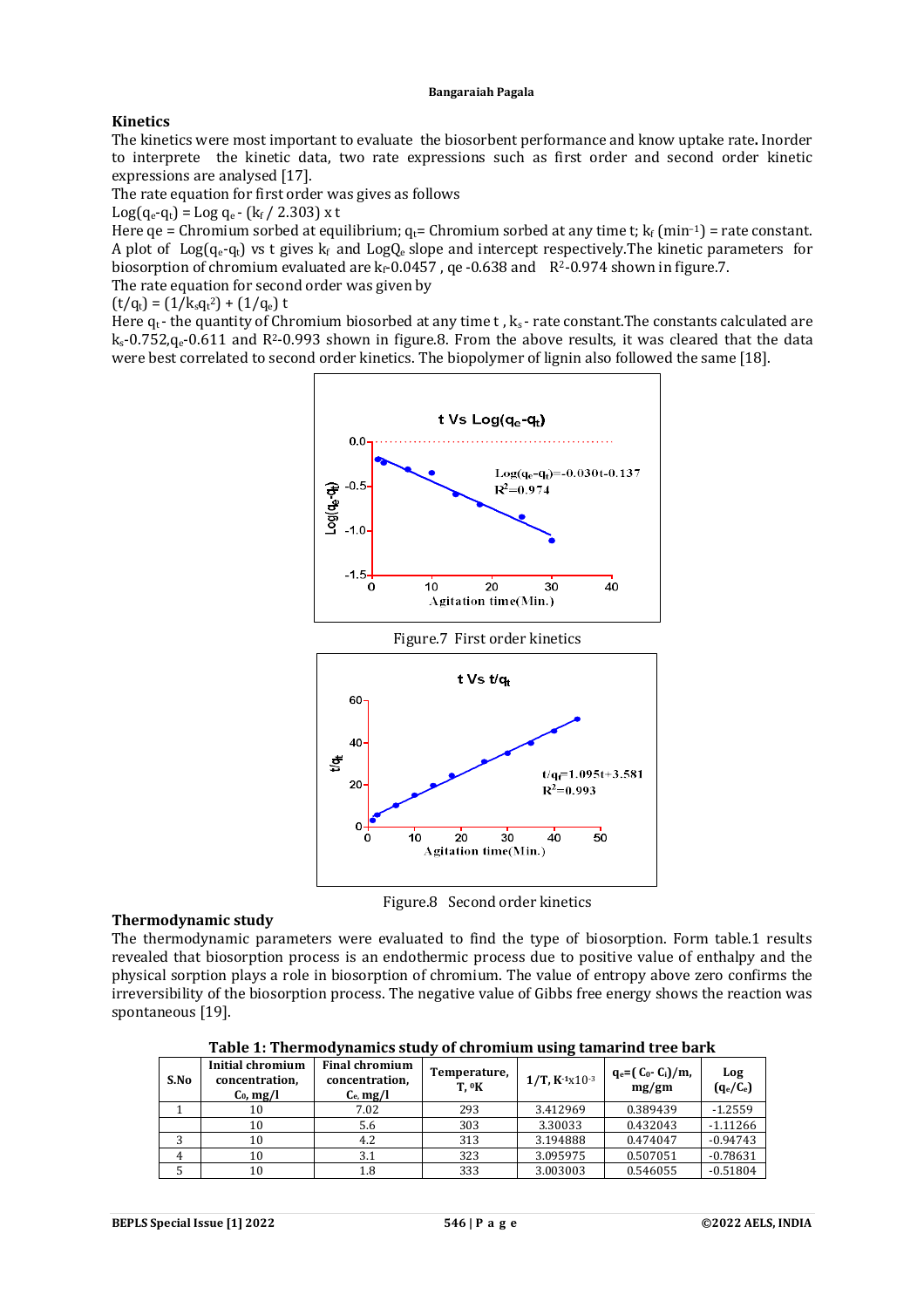## **Scanning Electron Microscopic Analysis**

The SEM of tamarind tree bark is shown in figue.9. It was observed the tamarind tree bark surface is different before and after adsorption of Cr. Before sorption the uneven surface of the tamarind tree bark promotes the metal ion sorption by having number of active sites on the surface. After the biosorption surface of the biosorbent became uniform, because of present of metal ions onto the surface of the tamaring tree bark. The morphology of tamarind tree bark finally indicated that it is more suitable for biosorption of metal ions [20].



**Figure.9 SEM structure of Tamarind tree bark a) before b)after biosorption**

# **DISCUSSION**

## **Agitation time**

The percentage removal of chromium increased with increase in agitation time. From Figure.1 The results stated that the chromium was sorbed faster rate at initial time, because of more active sites available for biosorption of chromium metal ions onto the tamarind tree bark biosorbent at initial stage. So, the optimum agitation time was considered as 40 minutes [21]. The above results were well followed with the other researchers such as 50 minutes required for soya bean powder and for cork powder 60 minutes was required to reach equilibrium.

## **Initial chromium metal ion concentration**

The percentage removal of chromium was decreased with increase in initial concentration. This was due to adsorptive active sites available at lower concentration were high for chromium sorption. As concentration increases the available active sites for biosorption of metal ions become less [22]. So, the removal rate was more at low concentration compare to a highest concentration. The optimum chromium metal ion concentration was considered as 10 mg/l.

## **Dosage**

The removal percentage of chromium was raised with increase in dosage, because of more amount of active sites/surface area available for binding of chromium ions at higher biomass. The number of active sites and transfer of metal ions were depended on the amount of biosorbent [23]. So, the optimum biomass dose was considered to be 1.6gm.

# **pH**

The chromium removal percentage was increased and gone to 98% at a pH of 6. This was occurred as a result of less number of protons on the surface and decrease in repulsion. The more positive charge on adsorbent surface at lower pH values, which restricted the metal ions due to repulsion [24]. After the pH of 6 the removal rate was decreased because of precipitation of metal ions and formation of complexes. So, the pH was considered to be 6.

## **CONCLUSION**

The investigation was carried out to find the potential of tamarind tree bark for removal of Cr metal ions from aqueous solution. The experimental findings revealed the optimum conditions of agitation time 40 minutes, dosage 1.6gm, Chromium ion concentration 10mg/l and pH 6. The data well correlated to Langmuir model. The given data suited to second order kinetics. Finally, the results revealed that the cheapest, eco-friendly and agricultural tamarind tree bark was favorable for adsorption of heavy metal chromium and percentage removal was 98%. The adsorption process is endothermic and spontaneous.

### **CONFLICT OF INTEREST**

The authors declare that they have no conflict of interest.